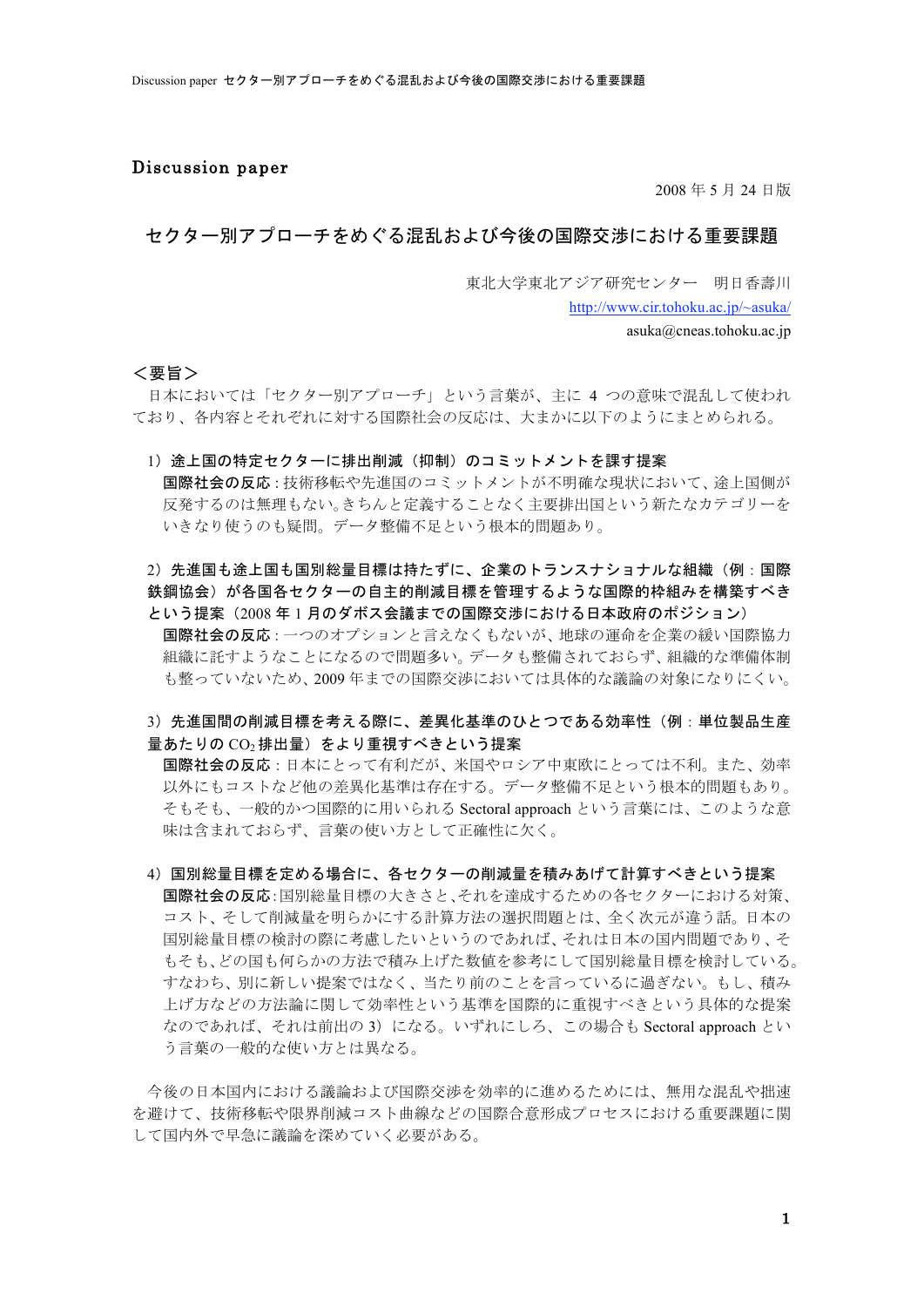### はじめに

現在、日本で流布している「セクター別アプローチ」「セクターアプローチ」「セクトラルア プローチ」(英語では、Sectoral approach が一般的な言い方で、Sector-based approach が使われる 場合も多少ある)などの一連の言葉は、下記の 4 つの意味が混同して使われており、国際的な 共通認識との乖離、誤解、そして混乱がある。

1) 途上国の特定セクターに排出削減(抑制)のコミットメントを課す提案

2) 先進国も途上国も国別総量目標は持たずに、国際鉄鋼協会のようなトランスナショナルな 企業の国際的な連合組織が各国の各セクターの削減目標をまとめて実施を義務付けて管理す る国際的な枠組みを構築すべきという提案 (2008年1月のダボス会議までの国際交渉におけ る日本政府の正式なポジション)

3) 先進国間の削減目標を差異化する際の基準のひとつである効率性(例:単位製品生産量あ たりの $CO<sub>2</sub>$ 排出量)をより重視すべきという提案

4) 国別総量目標を定める場合に、各セクターの削減量を積みあげて計算すべきという提案

日本政府関係者は、混乱あるいは日本政府案が批判されている理由として、しばしば「聞く 側の誤解」を挙げる。しかし、多くの場合は誤解ではない。例えば、2008年3月に千葉で開催 された G20 会合でも、4 月にタイのバンコクで開催された UNFCCC 下の「長期的協力行動に関 するアドホック・ワーキンググループ」(AWGLCA)でも、日本政府は、Sectoral approachの第 一義といえる途上国の特定セクターに排出総量上限 (キャップ) をかける提案 (上記の 1)) を 明確に行ったのであり、それに対して途上国側は意味を正確に理解して明確に反発しただけで ある<sup>1</sup>。また、たとえ誤解だとしても、誤解を与えるようなプレゼンをする方に(も)責任はあ る。なぜならば、一般的には、研究者や国際交渉に出てくる各国政府関係者にとって、上記の1) と2)の意味で Sectoral approach という言葉が使われることに抵抗はないものの、3)の意味では 通常は使われないので違和感を持つからである。また、4)に関しても、目標の大きさや具体的 な積み上げ方法に関する言及がない限り、当たり前のことを言っているようにしか聞えない。

本稿では、Sectoral approach に関する国際的な共通認識および日本での議論とのずれを紹介す ると同時に、今後のポスト2013年の国際交渉における重要課題について具体的な論点を述べる。 これによって、より効率的な議論が国内外において行われることに貢献したい。

#### 1. Sectoral approach の起源と要点

 $\overline{a}$ 

世界で最初に Sectoral approach という言葉を使い、その概念を体系的に打ち出したのは、米国 のシンクタンク Center for Clean Air Policy (CCAP) である(最初に言い始めたのは2004年頃。 最新の総説は Schmidt *et al.* 2007)。その後、国際エネルギー機関 (IEA) やドイツのシンクタン ク Ecofys なども総説的なペーパーを書いたり、制度設計に関する具体的な研究を進めたりして いる (Baron *et al.* 2007, Ecofys 2007)。しかし、いずれも基本的な考え方というのは CCAP のも

<sup>&</sup>lt;sup>1</sup>実際には、日本政府は、AWGLCA において、途上国を含む「主要排出国」に対して、セクターだけでは なくて国別総量目標を課すことを提案した (Government of Japan 2008)。なお、正式な文書あるいは公式な 場で「主要排出国(major emitting countries)」という言葉を使っているのは、筆者の知る限り日本政府のみ であり、その定義はまだ明らかにされていない。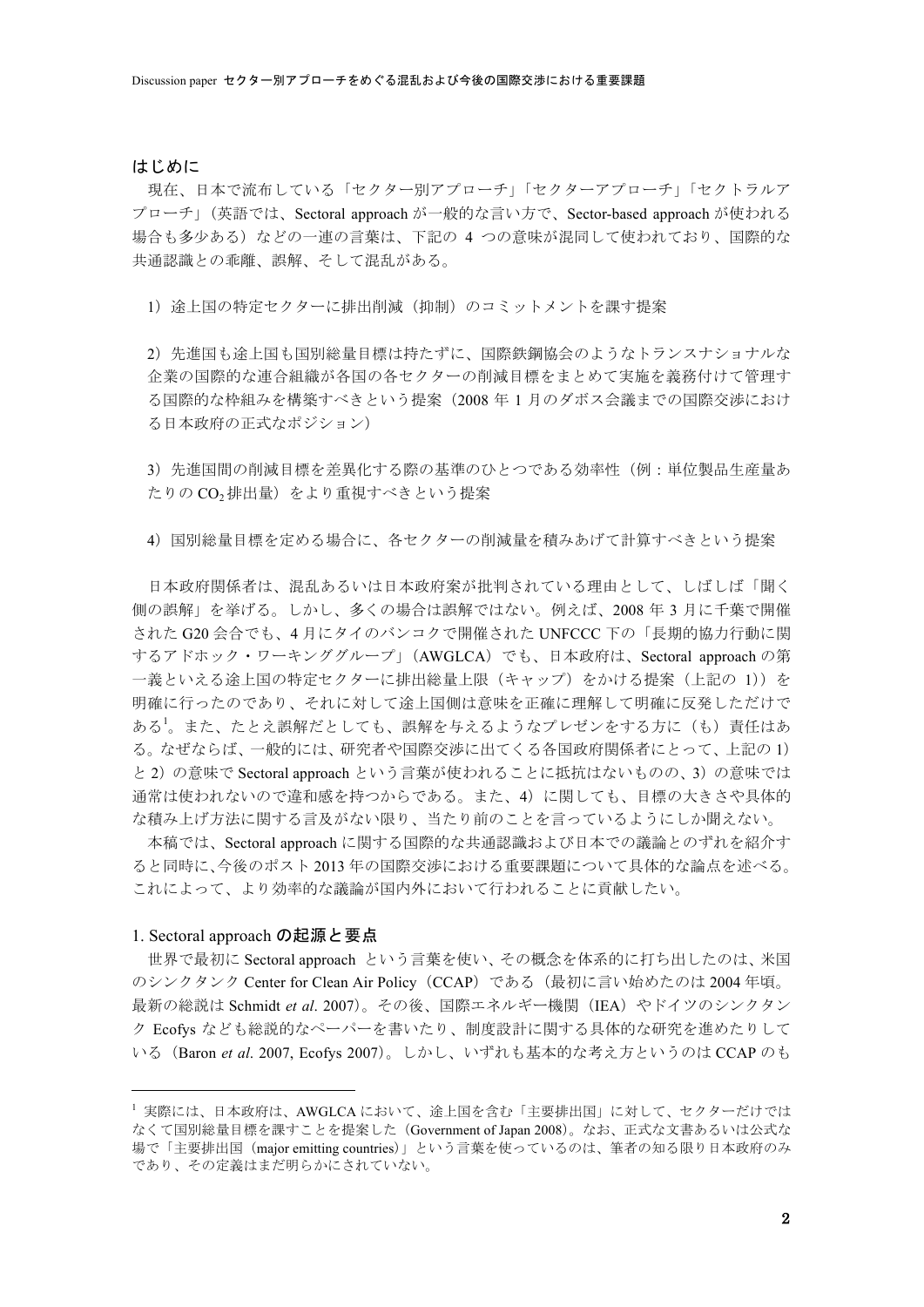のに沿っているため、この「Sectoral approach の宣教師」とも呼べる CCAP の考え方や定義がほ ぼ世界的な共通認識となっている。

米国ワシントンの政策シンクタンクである CCAP が Sectoral approach を提案した主な理由は、 1) 途上国を参加させるためのツール、2) 先進国企業の国際競争力喪失問題の解決ツール、の 二つに注目したからである。すなわち、Sectoral approach は、明らかに先進国(企業)の利益を 重視した考えであり、それは、ブッシュ政権のもと、米国政府を「参加」させるためには、ど うしても途上国を「参加」させる必要がある、少なくともそのきっかけとなるような具体的な 提案をする必要がある、という米国、あるいは米国シンクタンクの特殊事情に即したものであ った。

このような CCAP が主唱する Sectoral approach の具体的な制度設計におけるポイントは、短期 的には国全体での総量目標を受け入れる可能性が非常に小さい途上国に対して、特定産業セク ターあるいはサブセクターのみに特定の技術や機器の利用を前提とした原単位効率目標(ベン チマーク:例としては単位製品生産量あたりのCO<sub>2</sub>排出量2)を設定することによって、たとえ 国全体の排出量の一部であっても、実質的な排出総量上限(キャップ)を数値目標として課す ことである。すなわち、本稿の「はじめに」で整理した1)の意味が、一般的に使われているも のであり、Sectoral approach は、あくまでも途上国の特定の産業セクターだけでも「参加」させ るためのツールとして国際的には認識されている。

先進国あるいは先進国企業にとってのメリットは、言うまでもなく、たとえ特定産業セクタ ーだけでも、途上国が何らかの数値目標を持つことである。それは、実質的には、(効率が良い) 先進国企業は大きな排出削減をせずに済み、(効率が悪い)途上国企業は大きな排出削減をしな ければならないような国際枠組みの構築を意味する。一方、途上国にとってのメリットは、先 進国次第ではあるものの、技術資金移転が拡大する可能性があることである(あくまでも可能 性であることに注意)。一方、途上国のデメリットは、あるセクター部分だけではあるものの、 キャップを持つことであり、これによって、当該セクターでの CDM は不可能になる (GHG オ フセットプロジェクトは JI となる)。このため、国によっては技術 (資金) 移転が減ることも考 えられる。すなわち、この Sectoral approach は、先進国が途上国へ投げかけた「アメ」と「ムチ」 の両方が組合わさった提案であり、「ムチ」の内容も具体的には明らかになっていないものの、 「アメ」の内容はもっと明らかになっていないというのが現状である。

地球全体での環境効果としては、途上国における排出削減(抑制)が進むことによって、地 球全体での排出量削減(抑制)が進む可能性がある。一方、甘い原単位目標キャップを与える ことによって、何らかの形で排出量取引制度が入った場合、地球全体での排出量削減(抑制) が進まない可能性もある。すなわち、ベンチマークの設定の仕方によって、プラスにもマイナ スにもなる。

最大の課題は、ベンチマーク設定の難しさである。なぜなら、ベンチマークの数値自体や、 それに至る経路を、各国固有の状況(現在および将来におけるエネルギーミックス、政策、経 済成長、活動量など)を考慮して差別化したものを各国自らが作成して、それを国際社会が承 認する必要があるからである。

実は、現在、先進国を含めた各国各産業セクターにおける現時点での効率を正確に国際比較 し、それらに対して各国が合意したデータは存在しないと言っても過言ではない。例えば、最 も新しいデータとしては、2005年のグレンイーグルスでの G8 サミットで命を受けた IEA が主

<sup>2</sup> これ以外にも、単位製品生産量当たりのエネルギー使用量や省エネ機器の普及率などがベンチマークと して考えられる。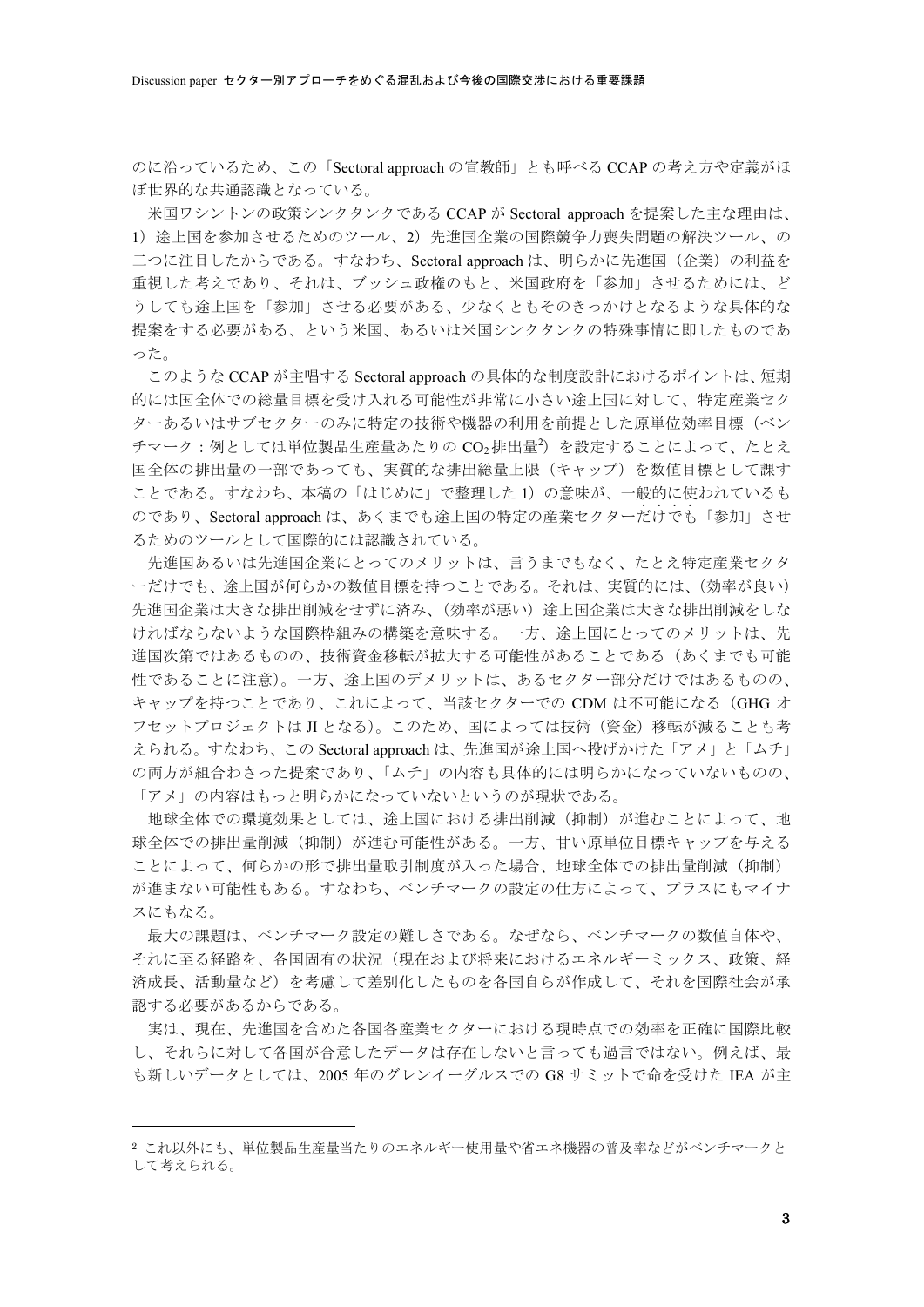要国の国際比較を試みたものがある (IEA 2007)。しかし、実際に比較しうる数値が出たのはセ メント分野のみで、他のセクターにおいては、データ不足や境界(バウンダリ)の定義に関す る違いから、最終的に各国が合意できる数字を作ることはできなかった。さらに、ベンチマー クの数値は、将来の国内施策および国際経済環境に影響を受けるためより大きな不確実性を伴 うことになる。すなわち、途上国は言わずもがな、先進国ですら、セクター毎の細かい客観的 なデータを作ることは困難を極める。

ちなみに、2007年6月に筆者が中国政府関係者数人に Sectoral approach のメリットとデメリッ トに関して集中的にインタビューしたところ、1)途上国、特に中国においては、一つの産業セ クターにも多様な規模や種類の企業が存在するので同じセクターでも複数のベンチマークが必 要となる、2) セクターのみだとしてもキャップがかかることは受け入れられない、3) 原単位 目標なので排出量が増えるけど(先進国側は)それでもよいのか?などが主な反応であった。 ただし、すでに中国においては、中国の省エネ国家プランの細かい実施戦略策定のために、セ クターや個別の企業にブレークダウンしたデータを用いて、実際に省エネ目標実現の戦略シナ リオが書かれつつある。したがって、少なくとも一部のセクターに関しては、データなどの間 題は他の途上国よりは小さいと考えられる。

いずれにしろ、途上国にとっては、たとえ特定産業セクターのみだとしても、一人当たり排 出量の絶対的な格差がある現状において、見返りなしに、CDMを諦めて数値コミットメントを 受け入れることは考えられない。したがって、前述のように、「アメ」として少なからぬ補償が 途上国に対して必要不可欠というのが国際的な認識となっており、そのような理由で、現在、 後述するように技術・資金移転が国際交渉において大きなテーマとなっている ("nolose"と呼ば れるペナルティのない目標設定も途上国に対しては提案されている)。

#### 2. 日本関係者が言う「セクター別アプローチ」が持つ誤解

このような Sectoral approach に関して、日本(政府関係者、NGO、企業、マスコミ)における 「セクター別アプローチ」という言葉の使い方には、ずれと混乱がある。

第一に、日本では、「国別総量目標を定める場合に、各セクターの削減量を積みあげて計算す べきという提案」(本稿の「はじめに」で整理した4))という意味でマスコミなどにおいて紹介 される場合が多い。しかし、これまで述べたように、一般的かつ国際的に用いられる Sectoral approach という言葉には、このような意味は含まれておらず、言葉の使い方として正確性に欠い ている。

第二に、「EU の目標数値設定はトップダウンで、セクター別アプローチによる日本の目標数 値設定はボトムアップ」という言い方がおかしい。温暖化対策の目標設定や対策を議論する場 合、一般的に、トップダウンというのは一般均衡モデルを用いた計算を意味し、ボトムアップ というのは個別の技術を明示的に扱うモデル(例:日本の国立環境研究所のAIM3)を用いた計 算を意味する。すなわち、まず目標があって、それを達成するための対策、コスト、経済全体 への影響などを具体的に明らかにする方法として、トップダウンによる計算方法とボトムアッ プによる計算方法がある。目標数値の設定方法や大きさと、トップダウンあるいはボトムアッ プというのは、レベルが異なる概念なのである。

第三に、「ボトムアップのセクター別アプローチでは、目標値が小さくなるため(科学的に必

 $^3$  AIM モデルは、ボトムアップ型のエンドユースモデル(エネルギー最終消費についてのモデル)として 有名だが、炭素税の計算ではトップダウン・モデルも動かしている。2050年70%削減は、実際には両方の 要素を組み合わせたもので、需要の減少を前提としていることもあって70%削減という比較的大きな削減 幅になっている。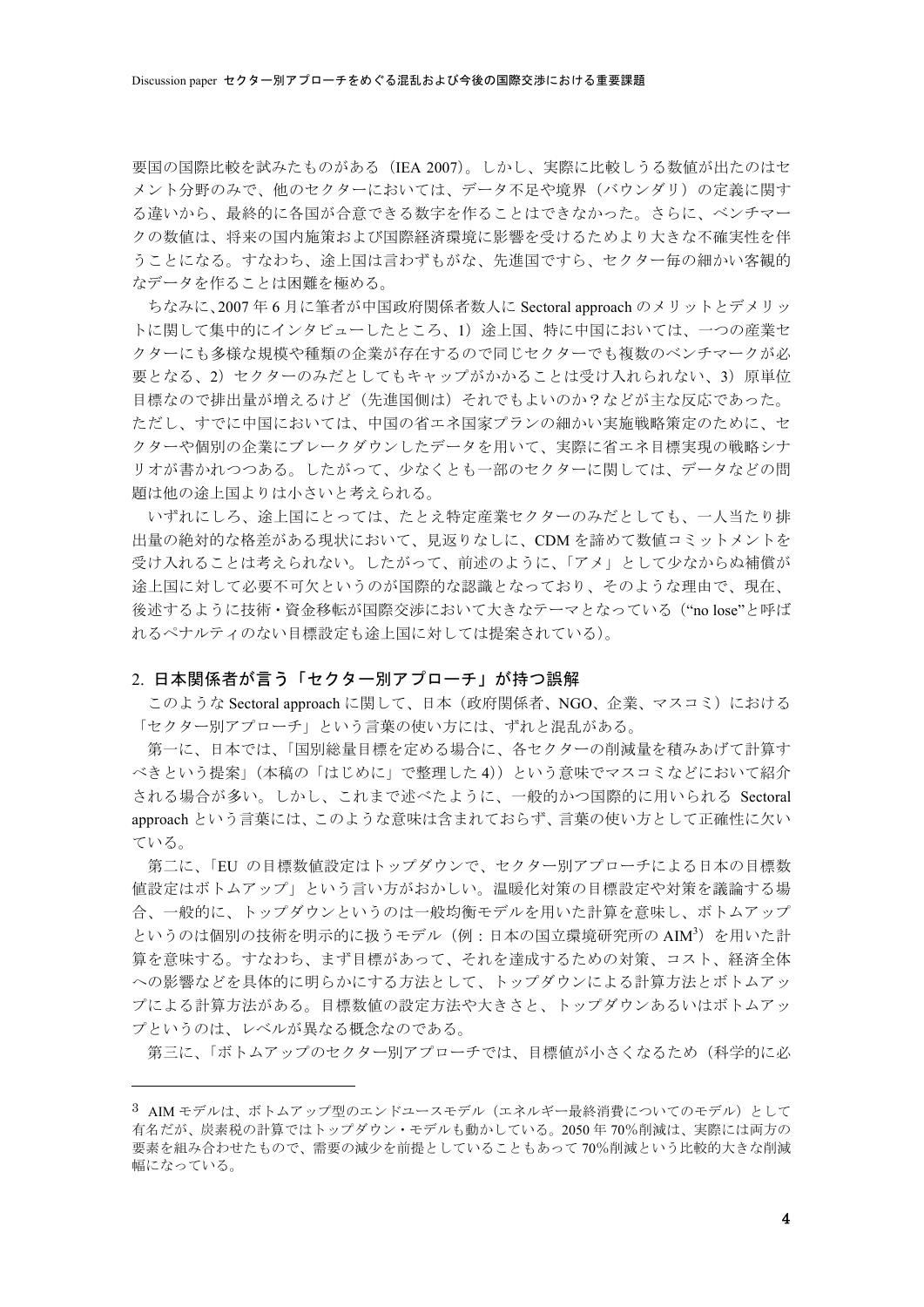要な<sup>4</sup>) 削減量に届かない」という議論もおかしい。例えば、日本の国立環境研究所の AIM モデ ルによるボトムアップで積み上げた計算でも、2050年70%削減という、比較的大きな削減数値 目標に対する具体的対策が明らかになっており、それらを実施する際のコストも計算されてい  $\mathcal{Z}_{\alpha}$ 

第四に、「国全体の排出削減量をセクター毎に積み上げて計算するというのは日本独自のアイ デア」のような言い方や議論もおかしい。国別総量目標を決めるときにセクター毎に積み上げ るというのは、だれでも考える当たり前のことで、実際に EU 加盟国の京都議定書目標の負担分 担方法(1998年頃に策定)は、セクター毎に、効率を基準にして、かなり緻密にボトムアップ で積み上げて計算している。当然、EU のポスト 2012 年における 1990 年比 20%-30%削減とい う目標の場合も、EU のブレーンとなっているオランダ国立環境研究所 (RIVM) が、セクター 毎にボトムアップで積み上げて既に計算している (Elzen et al. 2007)。さらに、実は EU 加盟国 の分のみならず、(日本も含めた)世界各国が 450ppmCO<sub>2</sub>eq や 550ppmCO<sub>2</sub>eq という濃度安定化 目標を持った場合にどれだけの削減が必要となるかも (1990 年からでも 2010 年からでも BAU からでも)、すでに詳細にボトムアップで計算している(EUの20%というのも、当然、このRIVM の計算を参考にして打ち出されている)。

すなわち、もし日本政府が出しているセクター別アプローチでの数字が(科学的に必要な) 削減総量や目標に届かないのであれば、それは低い限界削減コストの対策しか実施しないとい う前提で各セクターの削減量(ポテンシャル)を計算して、それらを積み上げただけである。 言い換えれば、積み上げ方式が悪いから、対策や技術がないから、ボトムアップで計算したか ら、という問題で全くなく、負担しようとするコストを小さくしたい(政府あるいは国民全体 として大きなコストをかけたくない)という政治的意思の問題である。

第五に、途上国の特定セクターにコミットメントを課す提案(「はじめに」で整理した 1))の 意味で使う場合に、「セクター別アプローチは技術移転を促す方法」と主張するのも非常にミス リーディングである。なぜならば、すでに、途上国に対して優先的に技術移転すべき具体的な セクターも技術もコストもほぼ明らかになっているからである。そもそも、途上国側の一貫し た主張は、「気候変動枠組み条約第4条第5項で、技術移転は先進国の義務、とはっきり書いて あるる。それなのに、先進国が技術移転を途上国の排出削減(抑制)という「ムチ」と組み合わ せること自体がおかしい」というものである。すなわち、最大の問題は、誰がコストを負担す るかであり、これも方法論や枠組みの問題ではなく、前述のように、実際には「アメ」と「ム チ」のバランスあるいは交渉の問題であって、先進国と途上国両方の政治的な意思の問題であ る。

なお、しばしば喧伝される「途上国に日本の技術が導入された場合の削減ポテンシャルは大 きい」という言説は、途上国側から見れば責任転嫁の議論としか映らないことは認識すべきだ と思う。なぜならば、ポテンシャルがあることも、その大きさも、対策技術の導入が必要であ ることも、すべて自明だからである(過去十年に何百という先行研究や提言がある)。すなわち、 「So what?」というのが途上国の反応であり、問題は、前述したように「誰がコストを負担する のか」である。このような言説は、例えれば「子供は、大人になればもっと早く走れる大きな ポテンシャルを持つ」という当たり前のことを言っているに過ぎない。本質的な問題は、子供 を大人にさせるための教育機会の提供や栄養の供給などをどうするかなのである。

 <sup>4</sup> ƜƯ4kML10.C4C1 ȞıȊ/ɭɛ¸IG-Fĥ4ĞúCOP13 の AWG の最終合意文書に記載された IPCC の削減シナリオの一つである「2020 年に先進国で 25-40%削減 (1990年比)」のような削減量を意味していると思われる。

 $^5$  条文では、「義務」として認識される shall という言葉が使われている。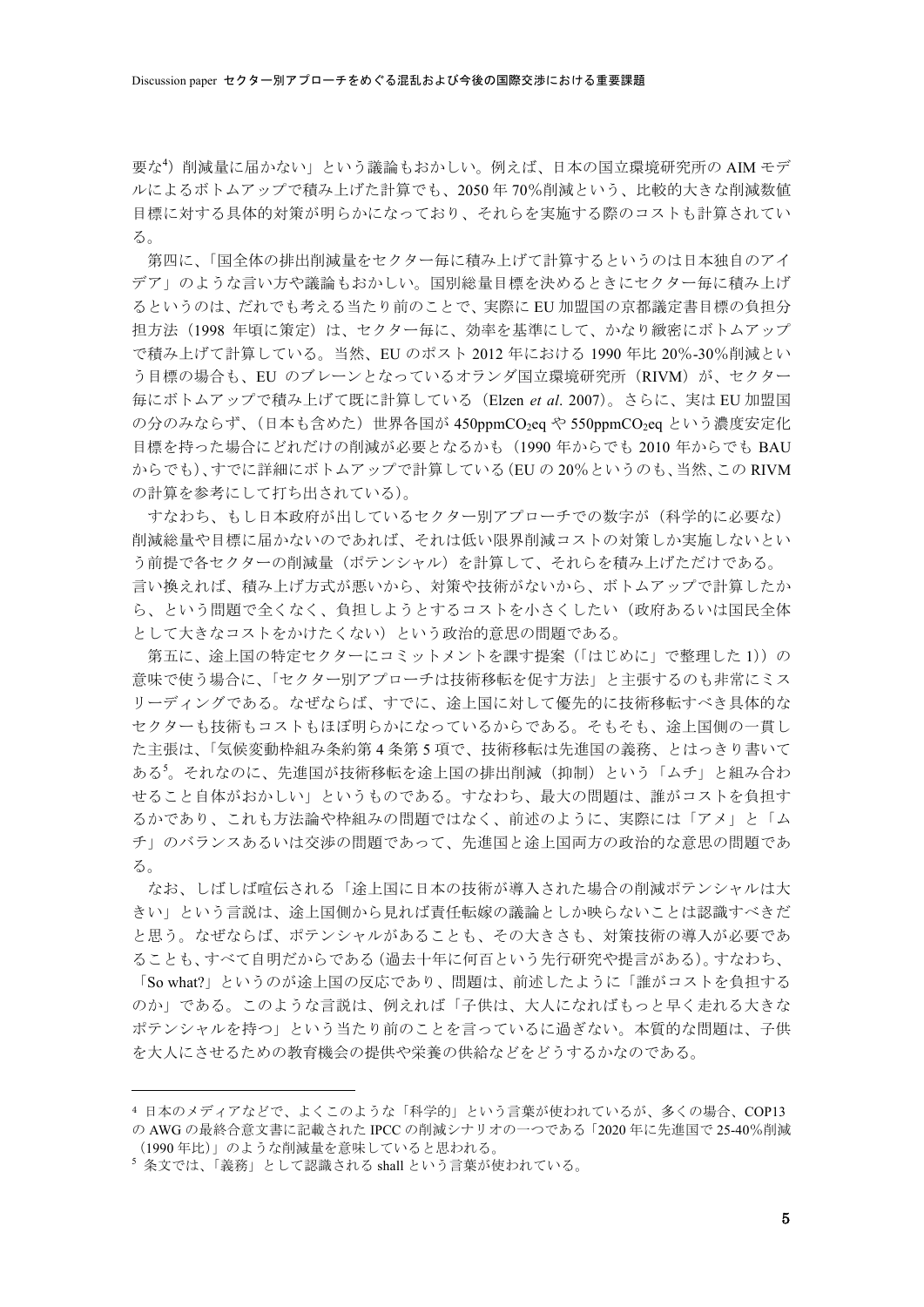### 3. トランスナショナルな産業セクターによる国際協定

日本政府は、2008年1月の世界経済フォーラム(ダボス会議)までは、「先進国も涂上国も国 別総量目標は持たずに、国際鉄鋼協会のようなトランスナショナルな組織が各国各セクターの 削減目標をまとめて実施を義務付けて管理するような国際的枠組み」(本稿の「はじめに」で整 理した2))を2013年以降の国際的枠組みの主要な柱としていたとされる。

このような国際枠組みは、オプションとしては存在するものの、端的に言えば「地球の運命 を企業による自主的なコミットメントや緩い国際協力組織に任せてよいのか?」というごく自 然な疑問から、制度設計の主要な柱にするのは難しいというのが国際的な認識だと思われる

(CCAP 2007, IEA 2007, Colombier and Neuhoff 2007)。特に、IPCC が示唆する国際社会全体の中 長期目標との関係、データ不足、カバー率、セクター間の公平性、企業間の公平性、効率性、 モニタリングの困難さ、法的責任のかけ方、産業界の国際協力組織自体の準備体制の不十分さ、 などが問題として挙げられる。したがって、ここ数年の国際交渉においては、概念的な議論は 可能ではあるものの、議論の結果が具体的な数値目標設定にすぐにつながるとは考えにくく、 それよりも優先順位の高いアジェンダに交渉の大部分の時間は費やされると予想される。

そもそも、激しく競争していて、排出量の公表さえ拒否していた(る)企業が、自らの活動 量に制約をかけるような取り決めを自主的かつ競合企業と協力して制定できるかは大いに疑問 であり、複数の国に生産設備を持つ多国籍企業の戦略は、他の企業とは異なることも予想され る。すなわち、企業間の交渉が紛糾して、最終的にはすべての企業にとって甘い数値目標にな ってしまう可能性は高いように思われる<sup>6</sup>。

したがって、このようなオプションの有効性を主張することと、2009年の COP15 での合意形 成を射程に入れて環境分野での国際的なリーダーシップをとることとは両立しておらず、逆に、 日本のクレディビリティを下げたように思われる。

なお、このオプションが、先進国が国別総量目標を持つという条件下の議論であれば、先進 国の国別総量目標に対して追加的に途上国の特定セクターにコミットメントを課すような枠組 みの提案とまったく同じであり、本稿の「はじめに」の1)として整理し、本稿の1でくわしく 議論した途上国を「参加」させるための課題が同じように当てはまる。逆に、もし先進国間だ けの枠組みであれば、途上国にとっては関係のない話になる(もちろん、先進国の本音のとこ ろでのターゲットは途上国の鉄鋼、セメント、アルミなどの産業セクターなので、先進国間だ けで話を進めることは考えにくい)。

筆者が、2008年1月のダボス会議後の2月に EU や途上国の交渉担当者数人にインタビュー したところ、「日本は、国別総量目標を必要と言っているのか、不要といっているか、未だによ くわからない」というコメントが少なくなかった。これは、主に、ダボス会議以前の日本政府 のポジションが、先進国の国別目標に関して明確でなかったことが尾を引いていると思われる。 また、さまざまな国際会議でのプレゼンの仕方やプレゼンテーターの差異(省庁間の差異)に も影響を受けている可能性もある。

いずれにしろ、もう遅いものの、2008年3月千葉での G20 会合で日本政府が批判されて釈明 に追われたような状況を避けるためには、中長期目標設定やセクター別アプローチに関して、 まず国内において十分に議論を尽くして共通認識を醸成し、その後に国際社会に対してクリア なメッセージを出すというプロセスが必要であったように思われる。

<sup>6</sup>世界政府が存在しない現状においては、各国政府あるいはUNFCCCが何らかの介入をする必要性はある。 しかし、その方法は多くのオプションがあり、効果を具体的に評価するのも容易ではない。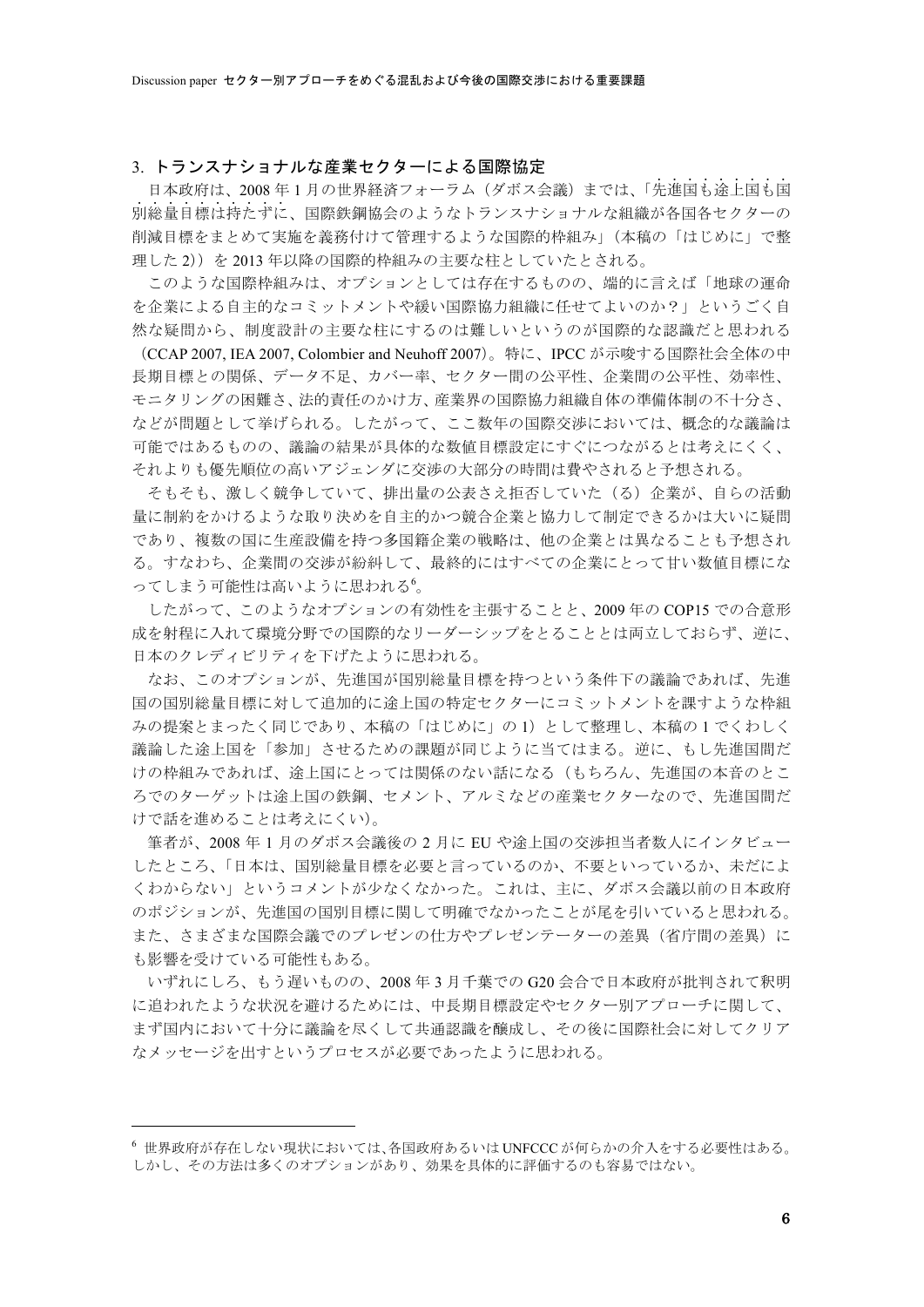## 4. 先進国間の努力比較(Comparable effort)基準としての「セクター別アプローチ」の 評価

すでに述べたように、基本的には、現在、国際社会で議論されている Sectoral approach は途上 国における特定産業セクターの「参加」に関する提案であり、先進国間の目標の差異化に関す る意味合いは含まれていない。したがって、CCAPは、日本関係者が使う「セクター別アプロー チ」の中での「各産業の効率を重視する」という部分(本稿の「はじめに」の 3)の意味)を、 下記のような先進国の国別排出削減目標の設定において、各国の必要な努力(削要量)を比較 (Comparable effort) して決定する場合の二つの考え方のうちの一つと忖度して整理している

 $(Schmidt 2008)$ 

第一は、技術アプローチ(効率アプローチ)と言えるもので、単位生産量あたりの排出量や 機器の導入率などのベンチマークを決めて、そこに達成するまでの削減量を、各先進国の削減 必要量として課す。日本政府が主張しているのは、まさにこれである。

第二は、コストアプローチとも言えるもので、温室効果ガス排出削減技術や対策を実施する 場合の限界削減コスト (MAC: Marginal Abatement Cost) あるいは総削減コストを、各先進国で 同じにする。限界削減コストの場合は、例えば、各国が30ドル/t-CO2までの技術を導入したり 対策措置を実施したりすることを義務とし、その際の削減量を削減必要量として課す。総削減 コストの場合は、例えば GDP あたり 1%という対策にかける総コストの上限を決めて、各国が そこまでコストをかけて削減した場合の削減量を削減必要量として課す<sup>7</sup>。

ここで注意すべきなのは、いずれも目標値の大きさの調整が可能なことである。すなわち、 より厳しいベンチマークを設定したり、限界削減コストのより高い対策を実施したりすれば、 原理的には目標値はいくらでも高くすることができる。

各先進国の受容性は以下のように予想される。

米国やロシア中東欧諸国は、主にエネルギー価格が安い理由で、多くのセクターにおいて効 率は悪い(省エネ機器の導入率などが低い)。したがって、技術アプローチは不利なオプション となる(逆に、限界削減コストを用いたコストアプローチの場合は、省エネなどのネガティブ コストになる対策技術が少ない米国は有利になる)。また、これまで米国は、国内での具体的な 削減方法の選択は内政問題であるという理由から、政策措置の国際共通化には強く反対してき た経緯がある。さらに、技術アプローチの場合、各国国内での各セクター間の負担分配の公平 性や効率性という問題もある。

EUは、京都目標の EU 域内での負担分担の時は技術アプローチを採用していて、ポスト 2012 でも、RIVM は同じような枠組みを推薦している (Elzen et al. 2007)。しかし、2008年2月に行 った筆者のEU政策担当者へのインタビューおよび彼らの COP準備会合での発言などによると、 EU 委員会は、(RIVM の提言を無視して) コストアプローチ、それも GDP あたりの総コストを 同じにするアプローチをより重視するようになっている。その理由は、ポスト 2012 の EU 加盟 27 カ国の中での負担分担交渉で、中東欧諸国相手に技術アプローチを主張し続けるのは難しか ったからである。すなわち、グローバルの場合でも、米国やカナダやロシアを参加させるため には、コストアプローチの方が、現実的には可能性が高いと EU は考えている。

したがって、(日本にとって有利な案であることは明確だからという意味で)日本政府の主張 は理解されつつあるものの、技術アプローチのみで先進国間において国際合意を得るのは、現 実的には困難が予想される。

<sup>7</sup> CCAP は、技術アプローチは equal endpoint、コストアプローチは equal effort という言葉をそれぞれ使っ て整理している (Schmidt et al. 2008)。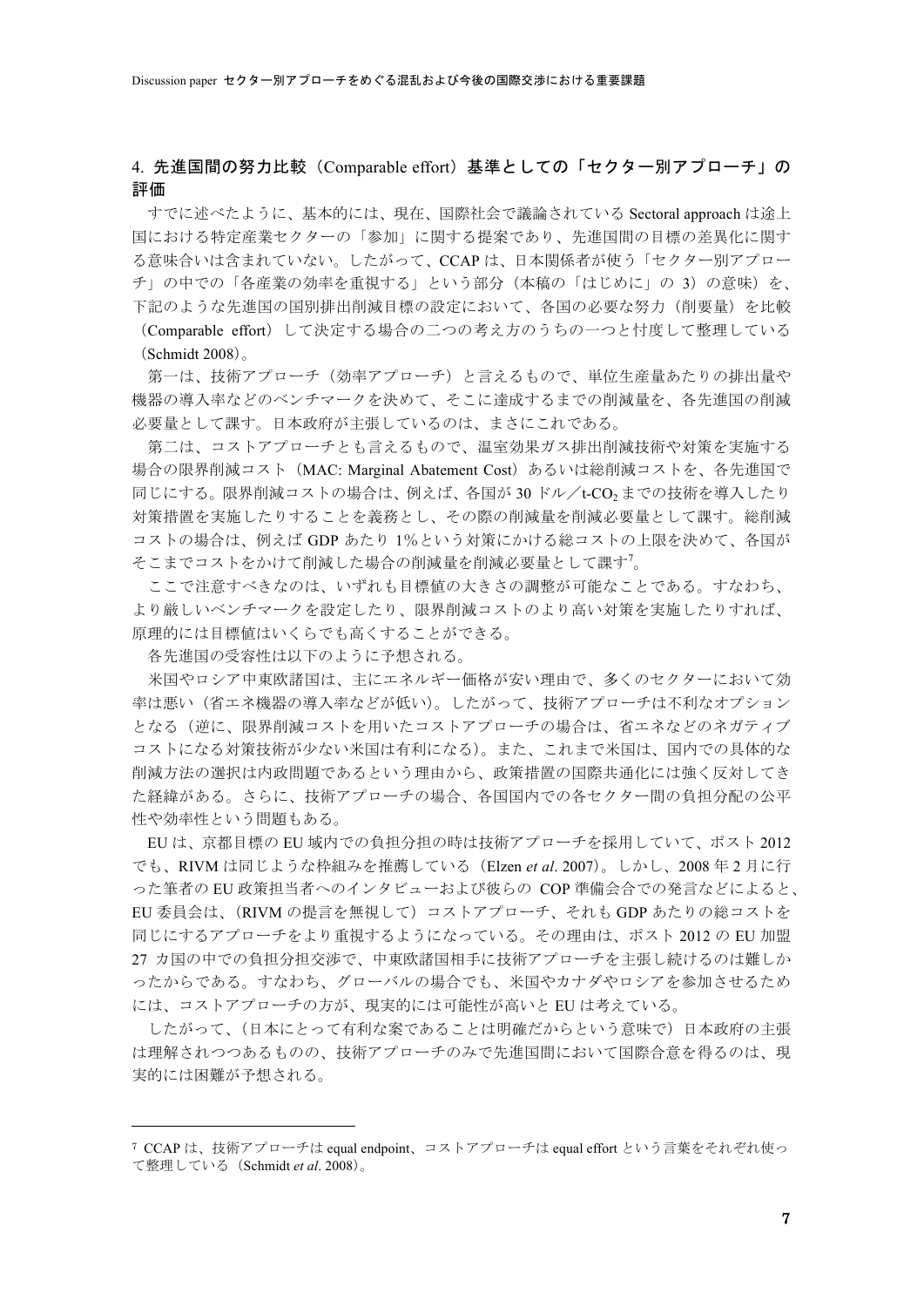ただし、国益や企業益をより重視するという目的のもとでは、途上国へのプレゼンの仕方が 拙速だったことを除けば、日本の一部の産業セクターでの効率の良さをとにかく国内外に強く 訴えるという日本政府や企業のやり方が戦略的に間違っているという話でもない。なぜならば、 コストアプローチにおいても、何らかの差異化は必要であり、その際には効率の良し悪しが重 要な差異化基準の一つになりうるからである(実際には、コストと効率とのハイブリッド型に なると予想される)。また、「自社の効率は非常によい」という日本企業によるメッセージは、 国内排出量取引制度が日本に導入された場合の国内セクター間の負担分担を意識したメッセー ジにもなっていると推察される。

### 5. 技術・資金移転の重要性

昨年12月にインドネシアのバリで行われた COP13 の最終日 (15日土曜日) が紛糾して決裂 寸前までいった最大の原因は、技術·資金移転問題が絡んだ途上国の温室効果ガス排出緩和義 務に関する文章の中身をめぐっての対立であった。米国と日本は、最終日前夜の段階では、下 記のような文章(最終日の土曜日朝に提出された議長案の文章と同じ)にすることを強く主張 して、途上国は、その下にあるような文章(途上国案の文章)にすることを強く主張した。結 果的には、米国と日本の案を採用した形で議長案がとりあえず提示されたため、途上国側が議 長に対して強く反発した。なぜなら、前夜の議論では結論が出なかったので、議長案では両論 併記になると途上国側は思っていたからである。

### <米国および日本案(15 日土曜朝に提出された議長案)の文章>

*measurable, reportable and verifiable* nationally appropriate mitigation actions by developing countries in the context of sustainable development, supported and enabled by technology, financing and capacity building. ("Proposal by the President": FCCC/CP/2007/L.7)

(和訳:持続可能な発展に沿う、技術や資金、能力向上などに裏打ちされた、計測·報告·検 証可能な当該国にとって適当な排出削減抑制行動)

### <途上国案の文章>

nationally appropriate mitigation actions by developing countries in the context of sustainable development, supported and enabled by technology, financing and capacity building, in a *measurable, reportable and verifiable* manner. (Advance unedited version, Decision -/CP.13 : Bali Action Plan)

(和訳:計測·報告·検証可能な技術や資金、能力向上などに裏打ちされた、持続可能な発展 に沿う、計測・報告・検証可能な当該国にとって適当な排出削減抑制行動)

ポイントは、イタリック形で示した measurable, reportable and verifiable<sup>8</sup>(計測・報告・検証可 能な)という言葉が、途上国の緩和に関する行動だけにかかるのか、それとも、(途上国での緩 和を促すための)先進国の技術移転やキャパシティビルディングなどの行動にもかかるのかど うかである。すなわち、後者だと、途上国は、先進国から途上国への技術移転が十分ではなか ったら、緩和行動を実施しなくてもよいという解釈が可能になり、実際に、途上国は、そのよ うに解釈している(例えば、Su et al. 2008)。そして最終的には、米国と日本が孤立したために、 両国は妥協を余儀なくされ、議長案が修正されることになった。すなわち、途上国が要求した 文章がバリ行動計画の正式な文章として採択された。

<sup>8</sup> この3つの言葉の中では、(一般的に第三者検証が必要となる) verifiable というのが最も強い意味を持つ。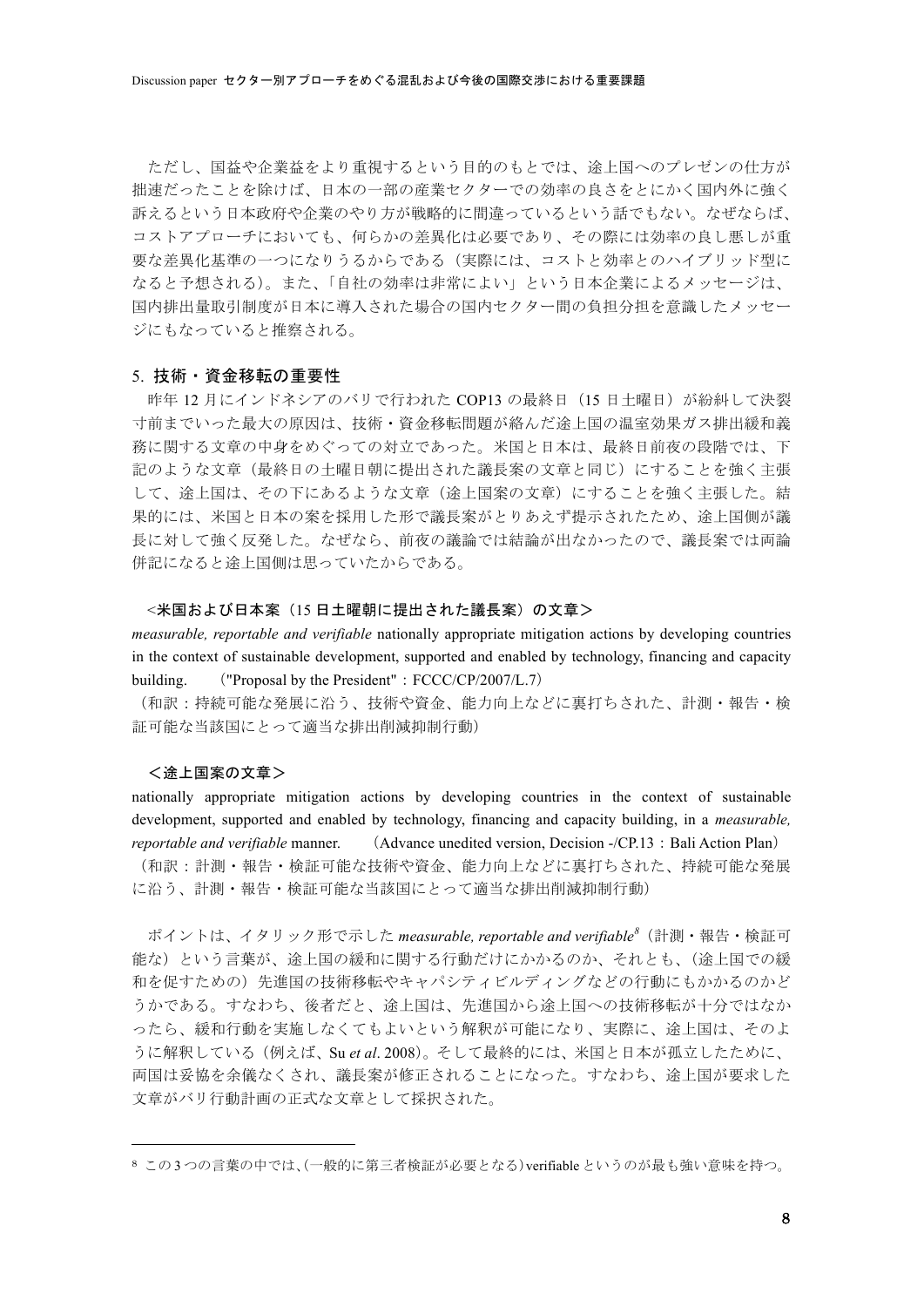会議終盤の12月14日深夜から15日早朝にかけての状況が正確にフォローできなかったのか、 このような事実を取り上げた日本のマスコミは皆無に近い。しかし、先進国側による技術移転 および資金移転の「義務」が、今後の国際交渉において涂上国が持つ非常に大きなカードにな ることは必至であり、実際に UNFCCC 事務局や EU の交渉担当者もそのようなコメントを繰り 返している (Reuters 2008)。なぜなら、途上国における排出削減(抑制)に対する圧力が強まる 中で、温室効果ガス排出削減技術の技術移転は、ギブ・アンド・テイクのテイクとして、涂上 国にとって絶対に譲れないからである。

そして、非常に重要なポイントは、途上国が求めている技術移転は、商業ベースでの通常の 貿易活動以上の技術移転ということである。より具体的に言えば、困難は予想されるものの、 途上国側が実質的に勝利しつつあるエイズ治療薬の知的財産権 (IPR) の問題のように、世界貿 易機関 (WTO) が認める強制特許実施権 (CL: Compulsory Licensing) などによって、先進国企 業が持つ知的財産権を制限する、あるいは安価で省エネ技術が先進国から購入できるような制 度の構築である<sup>9</sup>。現時点での議論はまだ具体性に欠けてはいるものの、2008年4月バンコクで の AWGLCA においても、いくつかの涂上国が知的財産問題を取り上げている (ENB 2008)。

もちろんエイズ治療薬の場合ほど単純ではないと途上国側も十分に認識している。また、技 術移転には知的財産権以外のバリアが、先進国側にも途上国側にも存在するのも確かである。 しかし、先進国が常々言うように「温暖化問題は国際的に緊急な対応を要する大問題」という のであれば、国際社会はエイズの場合と同等の対応を検討するべき、というのが途上国側の強 い思いであろう。その意味では、知的財産権問題は南北対立における象徴的な意味合いを持っ ている。したがって、バンコクでの AWGLCA に日本政府が事前に提出した文書 (Government of Japan 2008)の中にある「知的財産権を尊重すべき」「技術移転は商業ベースで」という文言は、 途上国の要求とは真っ向から対立するものであり、結果的には「日本は技術移転に消極的」と いう印象を強めてしまったように思われる。

### 6. 限界削減コスト曲線の重要性

具体的な温暖化対策(技術)、削減量(削減ポテンシャル)、コストなどを「ボトムアップで 積み上げて」考える場合に絶対的に重要な役割を持つのが、各国各セクターにおける排出削減 措置(技術)を価格が安い順に左から並べた限界削減コスト曲線である (MACC: Marginal Abatement Cost Curve. 縦軸が削減コストで横軸が削減量)。この曲線の形状によって、各政策の コスト、削減量(削減ポテンシャル)、そして優先順位が大きく変化する。したがって、研究者 がいかに、この曲線を正確に描くことができるかが、政策立案者や交渉担当者にとって非常に 大きな意味を持つ。

現在、この国別およびセクター別の限界削減コスト曲線に関しては、前述のオランダのRIVM、 オーストリアの国際応用システム解析研究所(IIASA)、日本の国立環境研究所、コンサルティ ング会社のマッキンゼー社などが、それぞれ独自にデータベースとして構築しつつある。例え ば、マッキンゼー社は、日本を含む各国(ドイツ、オーストラリア、米国はすでに公表)の限 界削減コスト曲線を作成しており(Mckinsey & Company 2008)、筆者の経験あるいは印象では、 現在、非常に多くの研究者が論文や講演発表などで引用している。7月の洞爺湖サミットの際に は、世界全体の状況をまとめた詳細なレポートを発表する予定であり、その内容が大いに注目

<sup>9</sup> エイズの場合は、「国境なき医師団」などが途上国側を支援した。現在、タイなどでは、エイズ治療薬だ けではなく、他の医薬品に関しても、強制特許実施権の適用を拡大しようという動きがある。もちろん、 知的財産権の制限が企業の研究開発などに与える影響や政府の関わり方などに関して多くの議論があり、 単純な問題ではないことは確かである。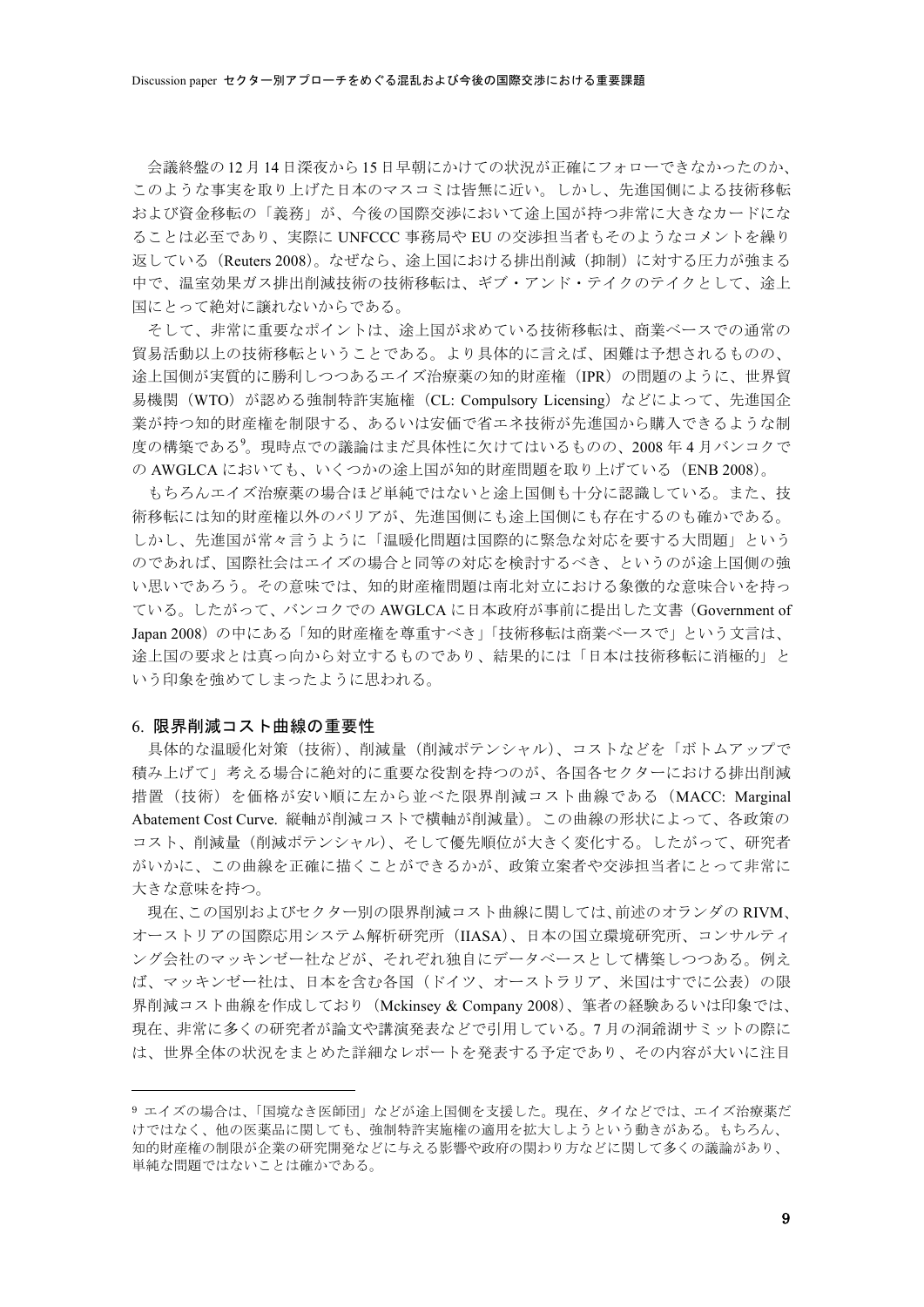される。

しかし問題は、同じ国の同じセクターにおいても、限界削減コスト曲線の形状が各研究機関 によって大きく異なることである。すなわち、同じ状況での同じ技術や対策でも、削減コスト や削減量の推定値が違っているのである。そうなってしまう理由は、限界削減コスト曲線を作 成する場合の様々な前提や仮定(技術のスペック、コスト、耐用年数、活動量予測、需給予測、 化石燃料価格予測、普及率予測、割引率など)に大きく影響を受けるからである。

したがって、各国が納得する合理的な削減目標を作るためには、まず各研究機関(研究者) の間で、計算の前提などに関する共通認識を早急に形成する必要がある。その後に、研究機関 (研究者) 間で形成された共通認識を各国の政策担当者に理解してもらう別の作業が必要とな る。それらのプロセスを経てやっと各国の交渉担当者による包括的なパッケージでの国際交渉 が COP の場で可能となる。これが合理的な削減目標を合意形成するための理想的かつ必要なプ ロセスであり、現在、一部の政府や研究者が、そのような動きを進めようとしている。しかし 言うまでもなく、最大の問題は「時間との戦い」であり、2009年の COP15 まで間に合わせると いう意味では、少なくとも楽観的な状況ではないことは確かである。

### 7. 今後の展望

最初に Sector approach を主唱した CCAP、その後フォローしている IEA や Ecofys、そして国 際交渉にいつも出ている各国政府交渉担当者は、昨年あたりから日本政府が言い始めた「セク ター別アプローチ」に対しては、「よくわからない」というのが最初の反応だったと思われる。 その後は、なんとなく意味は理解しつつも、「日本の国別総量目標を考える際に、日本がセク ター別で積み上げて計算したいという主張であれば、勝手にやればよいし、実際にどの国もセ クター別にやっている。ただし、そのことが日本全体での低い国別総量目標数値の直接的な理 由には論理的にならない」「もし先進国間の目標差異化において各産業セクターの現時点での効 率の良し悪しを考慮すべきというもう少し具体的な主張であるのなら、米国やロシア中東欧は 反対するだろう」「途上国にキャップを課したいという主張であれば、技術移転や先進国のコミ ットメントがはっきりしない状況でいきなり出しても、途上国が反発するのは目に見えてい る。」「そもそも技術移転はビジネスベースで、という主張は技術移転促進という大命題と矛盾 している」「国別総量目標なしで各国の各産業セクターが目標数値をもつべきという主張であれ ば、地球の運命を国際鉄鋼連盟などに任せることになるので問題が多い」「セクター、セクター と聞かされ続けると、日本はまだ2008月1月のダボス会議以前のポジション(先進国も国別総 量目標は不要)から変わっていないように思ってしまう。ダボスでの福田首相のコメントは一 体全体、何だったのか?」という印象あるいは感想を持っているように思われる。

温暖化交渉を巡る対立のほとんどは、突き詰めて言えば、企業の国際競争力喪失問題を、政 府および企業が懸念していることに起因すると言っても過言ではない。そして日本のみならず 先進国全体の本音として、国際競争力問題は、国際交渉においても、国内の制度設計において も、ますます重要な課題となっている。

実際に、EU においては Sectoral approach が、国際競争力問題に対応する3つのオプションの うちの一つとして議論されており(あとの二つは、排出量の無償割当と国境税調整などの貿易 措置)、EU企業が持つ不満は決して小さくない。ただし、同時に、すでに施行されている EU 域 内排出量取引制度などによって影響を受ける企業は全体から見れば少数であり、影響を受ける 企業も、排出量の割当方法や生産コスト上昇分の価格転嫁の割合次第では売上高営業利益率が 大きく上昇することも様々な研究によって定量的に示されつつある (Carbon Trust 2008)。

いずれにしろ、日本企業あるいは国全体の経済的影響を合理的に検討しながらも、より大局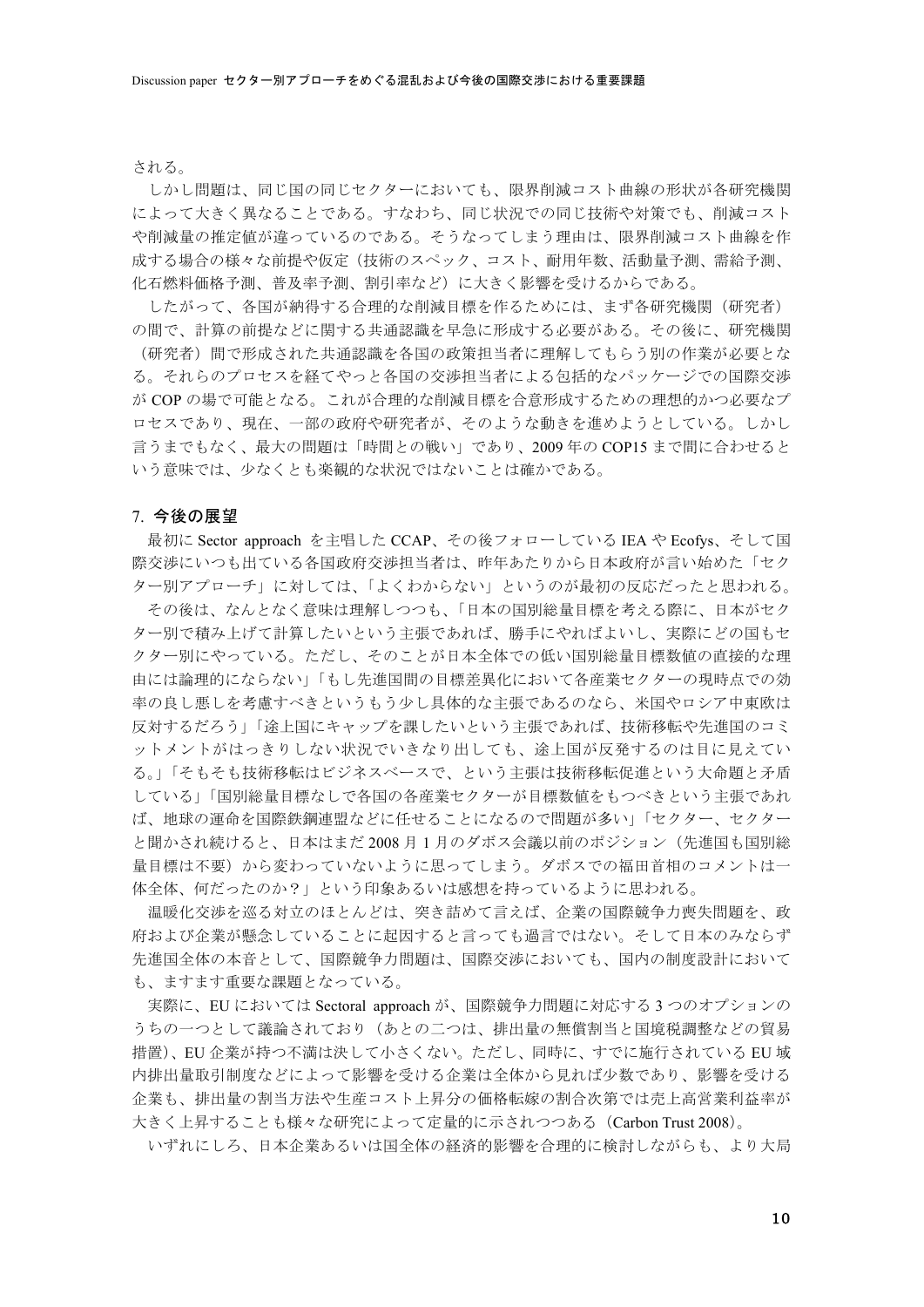的な見地からの政治的意思を示さなければ、国際社会は日本を環境問題における国際的なリー ダーとして認めないだろう。二兎を追うことは容易ではなく、国としての優先順位を国民全体 で決定する必要がある。そのためにも、日本が高い削減目標を持った場合の日本経済や企業経 営に対する影響や公平性などの基本的な考え方について、定量的なデータに基づいた冷静な議 論が求められる。

(本稿は、『都市問題』(東京市政調査会) 2008年3月号、『経済セミナー』(日本評論社) 2008 年6月号、『生活経済政策』(生活経済政策研究所) 2008年6月号、『環境技術会誌』(日本廃棄 物処理施設技術管理者協議会) 2008年7月号、などに掲載あるいは掲載予定の文章の一部をま とめて、かつ大幅に修正加筆したものである)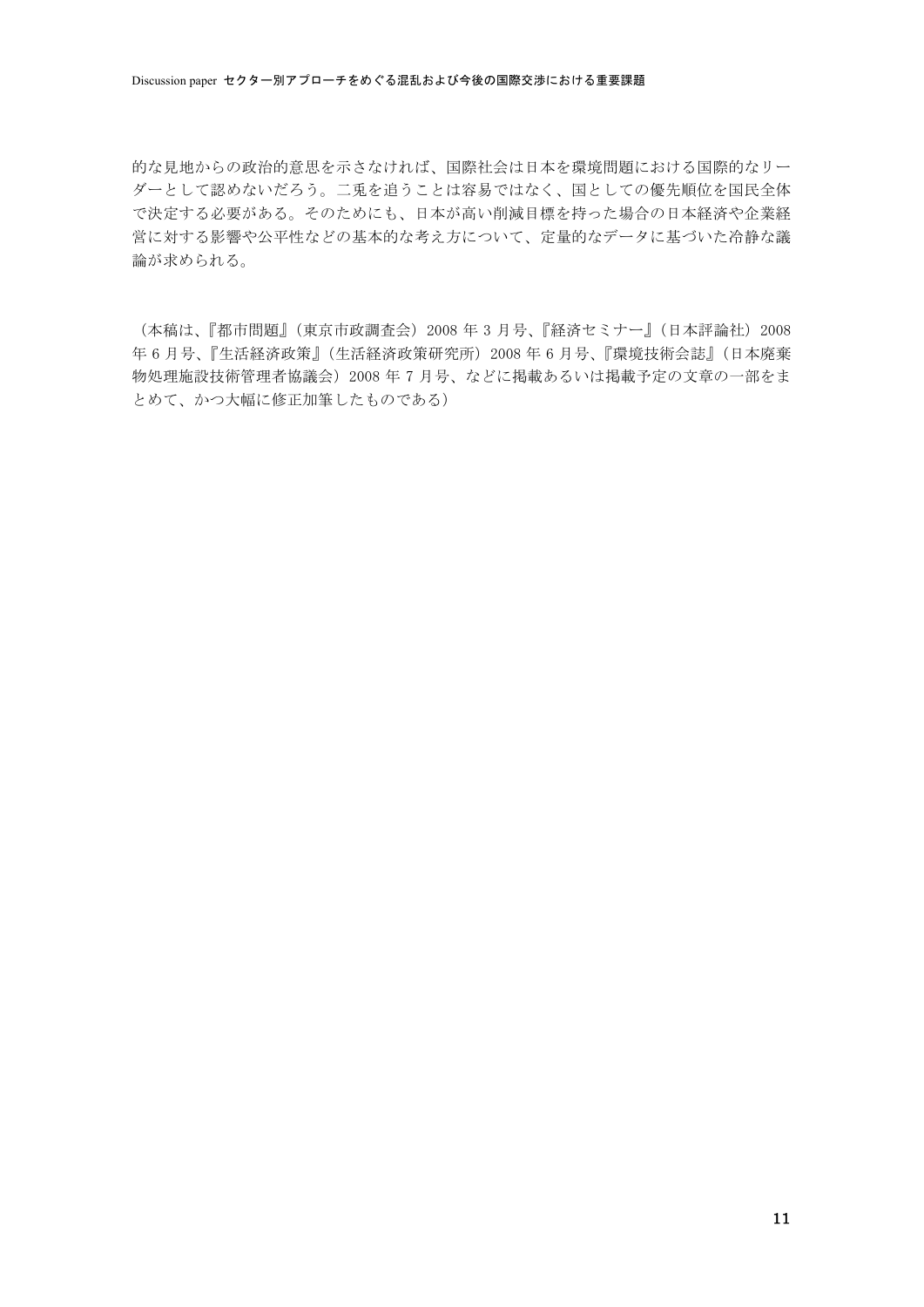### 参考文献

Baron Richard; Reinaud Julia; Genaschi Matt; Philibert Cedric (2007) "Sectoral Approach to Greenhouse Gas Mitigation: Exploring Issues for Heavy Industry".

http://www.iea.org/Textbase/publications/free\_new\_Desc.asp?PUBS\_ID=2000

- Carbon Trust (2008) "EU ETS impacts on profitability and trade: a sector by sector analysis". http://www.carbontrust.co.uk/publications/publicationdetail?productid=CTC728
- Colombier Michael and Neuhoff Karseten˙2007˚"Can Sectoral Agreement and output based allocation address leakage? ", WORKING PAPER June 6th, 2007.

http://www.climate-strategies.org/item\_list.php?item=document&id=97#97

- Ecofys (2007) "Sectoral Proposal Templates". http://www.sectoral.org/
- Earth Negotiation Bulletin (2008) Vol. 12 No. 362 AWGLCA 1 & AWG 5 (Climate Change) Summary and Analysis.
- Elzen MGJ den; Hohne N; Lucas PL; Moltmann S; Kuramochi T (2007) "The Triptych approach revisited: A staged sectoral approach for climate mitigation", RIVM Report no. 500114008. http://www.mnp.nl/en/publications/2007/TheTriptychapproachrevisited\_Astagedsectoralapproachfor climatemitigation.html
- Government of Japan (2008) "Submission for UNITED NATIONS FRAMEWORK CONVENTION ON CLIMATE CHANGE AD HOC WORKING GROUP ON LONG-TERM COOPERATIVE ACTION UNDER THE CONVENTION", First session, Bangkok, 31 March to 4 April 2008, Item 3 of the provisional agenda Development of a work programme, Views regarding the work programme of the Ad Hoc Working Group on Long-term Cooperative Action under the Convention. http://unfccc.int/resource/docs/2008/awglca1/eng/misc01a01.pdf
- IEA  $(2007)$  "Tracking Industrial Energy Efficiency and  $CO<sub>2</sub>$  Emissions"
- Mckinsey & Company (2008) "Reducing U.S. Greenhouse Gas Emissions: How Much at What Cost?" http://www.mckinsey.com/clientservice/ccsi/
- Schmidt Jake; den Elzen Michel; Jasper van Vliet; Hoehne Niklas; Ellerman Christian (2008) "Developed Country Further Emissions Reductions: What is "Comparable Effort"? ", presentation at Future Actions Dialogue, Tokyo, Japan11-13 February 2008.
	- http://www.ccap.org/international/Feb%202008%20FAD/Schmidt%7EDeveloped%20Country%20C omparable%20Efforts%7EFINAL.pdf
- Schmidt Jake (2008) "Sectoral Approaches to the Post-2012 Climate Change Policy Architecture", UNFCCC In-Session Workshop, Bangkok, Thailand, 1-3 April 2008.

http://unfccc.int/files/meetings/intersessional/awg-lca\_1\_and\_awg-kp\_5/presentations/application/v nd.ms-powerpoint/bkk\_ccap\_sectoral.pps

Schmidt Jake; Helme Ned; Lee Jin; Houdashelt Mark (2007) "Sector-based Approach to the Post-2012: Climate Change Policy Architecture".

http://www.ccap.org/international/future.htm

- Su Wei; Lu Xuedu; Sun Guoshun (2008) "The Core Elements of Future UN Negotiation on Climate Change and Its Perspective – The interpretation and analysis on Bali Roadmap", Advances in Climate Change Research, vol.4, no.1, January 2008, p.57-60. http://www.climatechange.cn/
- Reuters 2008  $\neq$  4  $\uparrow$  12  $\uparrow$  "Financing crucial to next climate change pact: U.N." Sat Apr 12, 2008 7:04pm EDT.